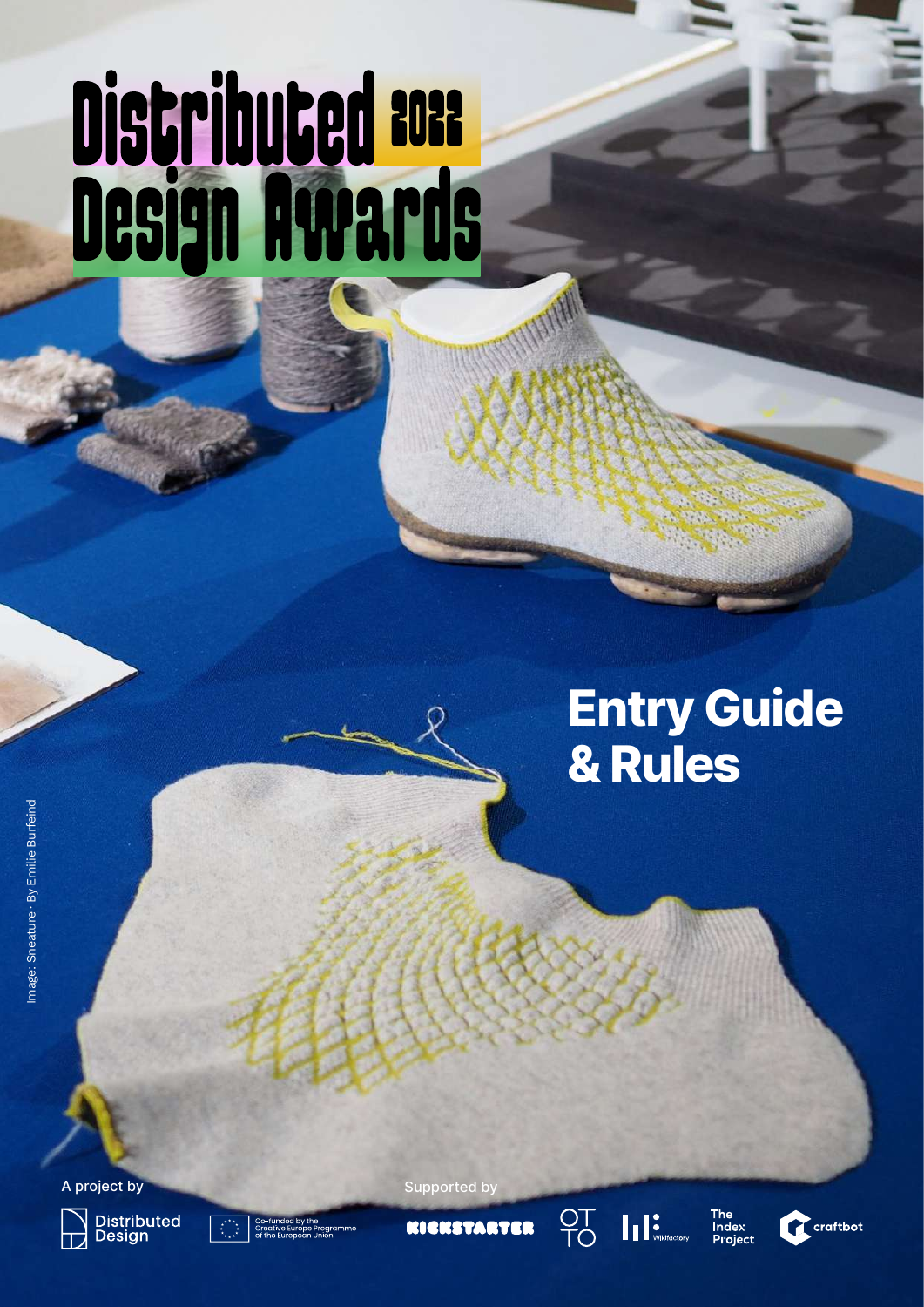#### **1. Eligible Projects**

- 2. Calendar
- 3. Submission
- 4. Judging Process
- 5. The Winners
- 6. Rules & Rights

# Eligible projects

Participation is open to all creative projects at the intersection of the maker movement and digital design under the following restrictions:

- The work must have been designed no longer than 5 years ago.
- Participation is limited to projects designed within Europe by designers based in any country of the European Union or countries that participate in the Creative Europe Programme.
- The design project must reflect some of the aspects of at least two of the four principles of distributed design: valuable, distributable, reproducible and design sensitive.
- Projects should be at least in the production stage but ideally are already tested and finalised projects.
- Projects submitted for previous editions of the Distributed Design Awards are not eligible.

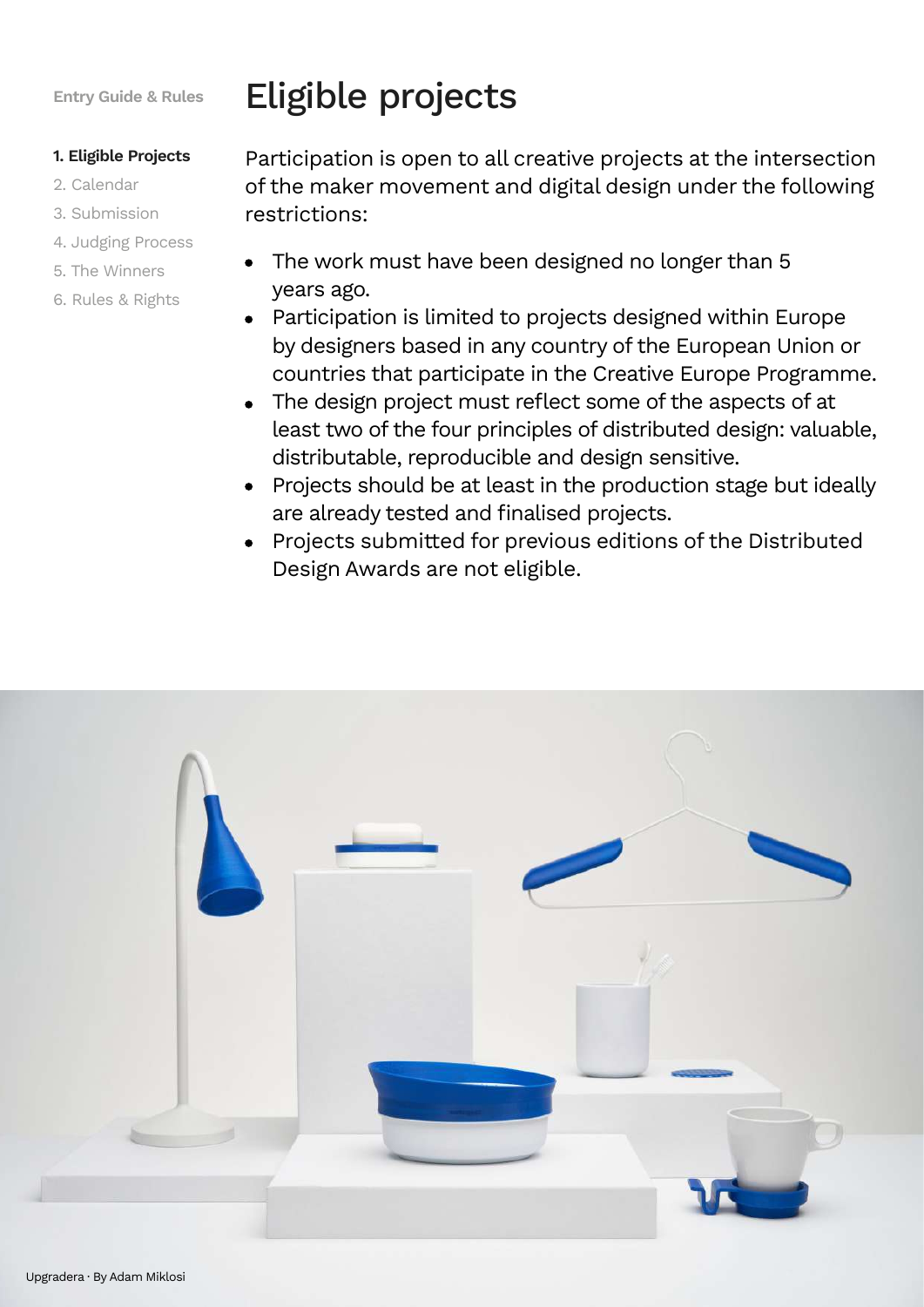1. Eligible Projects

#### **2. Calendar**

3. Submission

- 4. Judging Process
- 5. The Winners
- 6. Rules & Rights

## **Entry Guide & Rules** Calendar

Open for entries period will be closed on June 30th at 23:59 h CET.

Open for entries → Wednesday, June 1st

Submission deadline → Thursday, June 30th

Judging process  $\rightarrow$  Three phases settled in July

Finalist announcement  $\rightarrow$  Friday, July 29th

Winners announcement → Friday, September 2nd

Award acceptance  $\rightarrow$  Two weeks after notice

Prize receipt → Project Excellence (by the end of November 2022), Responsible Design, Future Thinking, Open & Adaptable Design, People's Choice by the end of 2022.

\*Please note that the Distributed Design Awards organization reserves the right to modify or change the dates without previous notice.

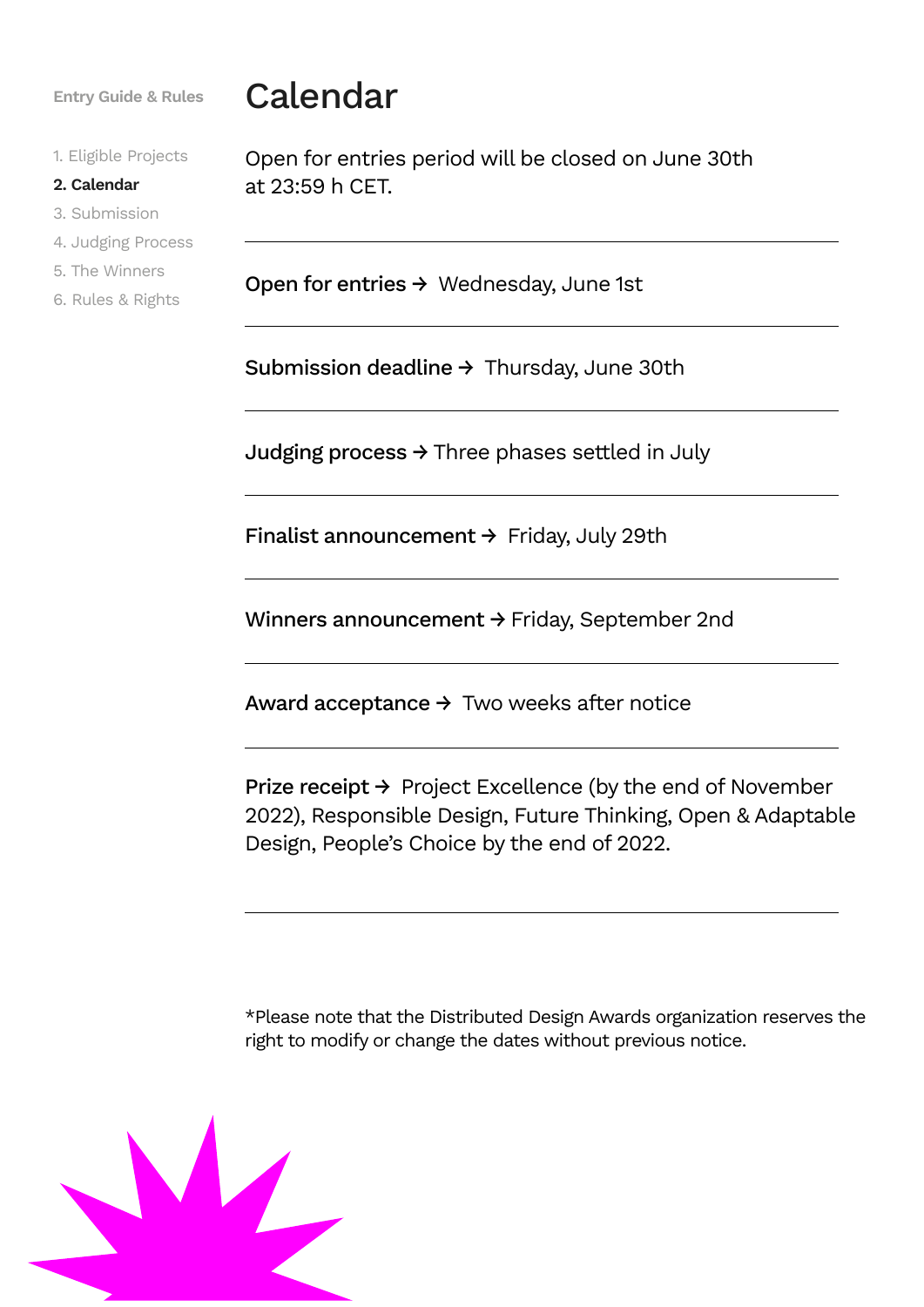- 1. Eligible Projects
- 2. Calendar

#### **3. Submission**

- 4. Judging Process
- 5. The Winners
- 6. Rules & Rights

## Submission

All projects should be submitted by completing the entry form at distributeddesign.eu taking into account the following points:

- Explain and defend your project as best as possible. This is your chance to convince the jury.
- Take into account the 'Selection Criteria' section to choose the right words and highlight what makes your project an award winner.
- Submitted texts will be used for communication purposes so check your writing and text composition before submitting.
- Make sure to fill in each question. Do not leave any box empty.
- The images should be a good representation of your project. Sketches or working documents are not allowed. High-quality images are desired. High quality renders will be considered.
- Submitted projects don't need to be addressed to any specific award category. All works compete in all categories.
- By filling out the entry form you are accepting the Distributed Design Awards terms and conditions (please see the 'Rules & Terms' section for further details).

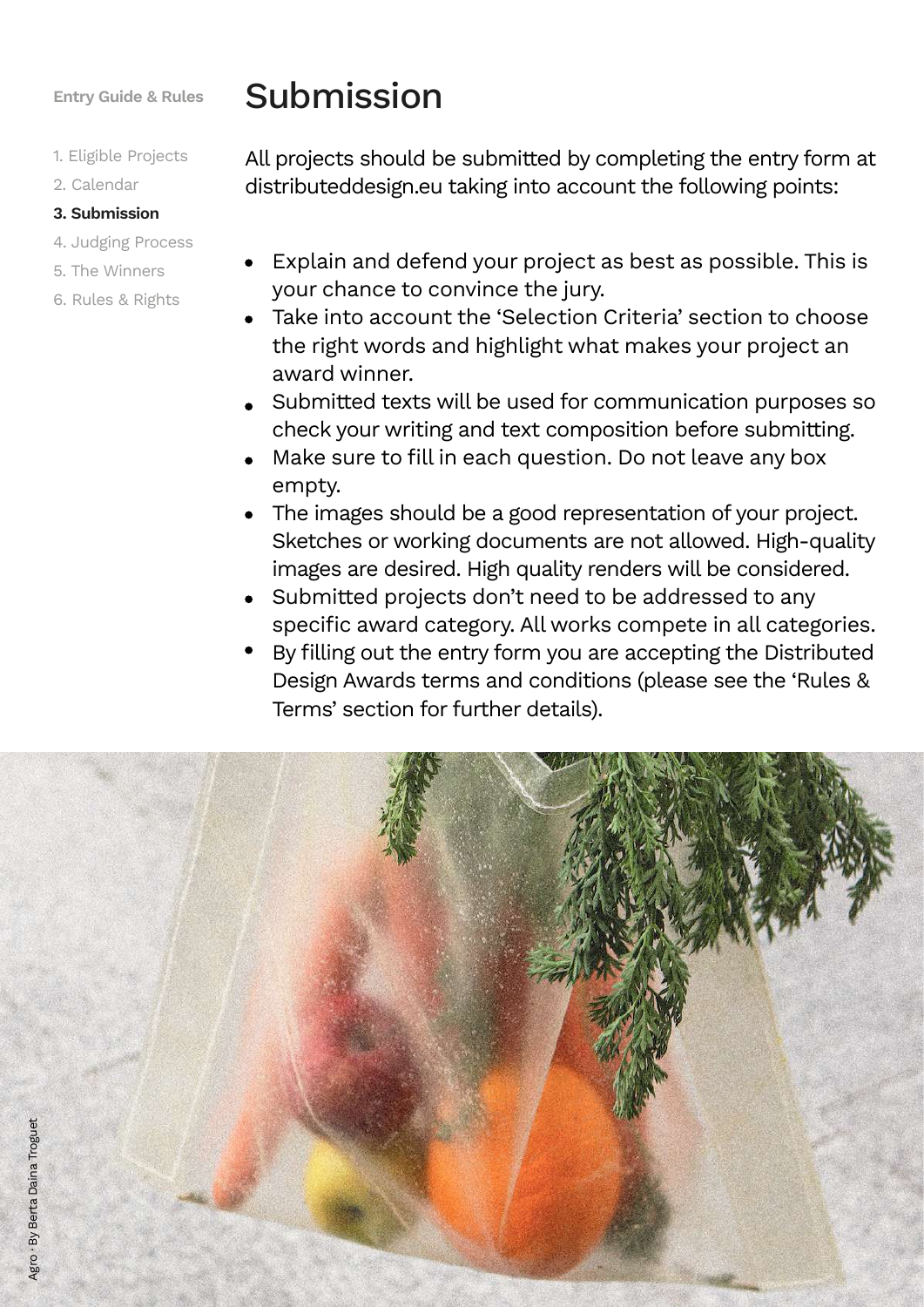- 1. Eligible Projects
- 2. Calendar
- 3. Submission

#### **4. Judging Process**

- 5. The Winners
- 6. Rules & Rights

## Jugding Process

### **Rounds and voting system**

The Distributed Design Awards 2022 establishes three judging phases to ensure both process optimisation and fairness.

First Round: 36 pre-selected → Each juror (a representative of each of the 16 Distributed Design partners members) will select two projects and assign them to one category resulting in 9 projects per category (36 in total).

Second Round: 12 finalists  $\rightarrow$  The best among the 36 pre-selected projects. The Distributed Design coordination team at Fab Lab Barcelona at IAAC makes a shortlist of 12 projects for the final round. Each juror (seven in total) has 3 votes per category. The 3 most voted projects per category (12 in total) are shortlisted for the final round.

Final Round: 3 winners & 1 winner of the winners  $\rightarrow$  Each Advisory Board member (six in total) of the Distributed Design Platform should select 1 project from the 3 of each award category, and propose 1 of those 4 projects as the winner among the winners. The most voted project of each category will receive the award.

People's Choice: 1 winner  $\rightarrow$  The public will have the chance to vote for their favorite project online in May. The voting system will be announced on our social media channels **@distributeddesign.**

#### **Selection Criteria**

The jury will assess the projects individually during each of the phases using the following criteria:

Distributable  $\rightarrow$  The design can travel globally to be manufactured locally.

- Is the design accessible through digital platforms? Eg. through an online repository or online archive where files can be downloaded.
- How is the project already distributed in the world? How many times it has been downloaded, made, bought, assembled, forked.
- What is the distribution strategy? Is it produced in a central factory and shipped to the world?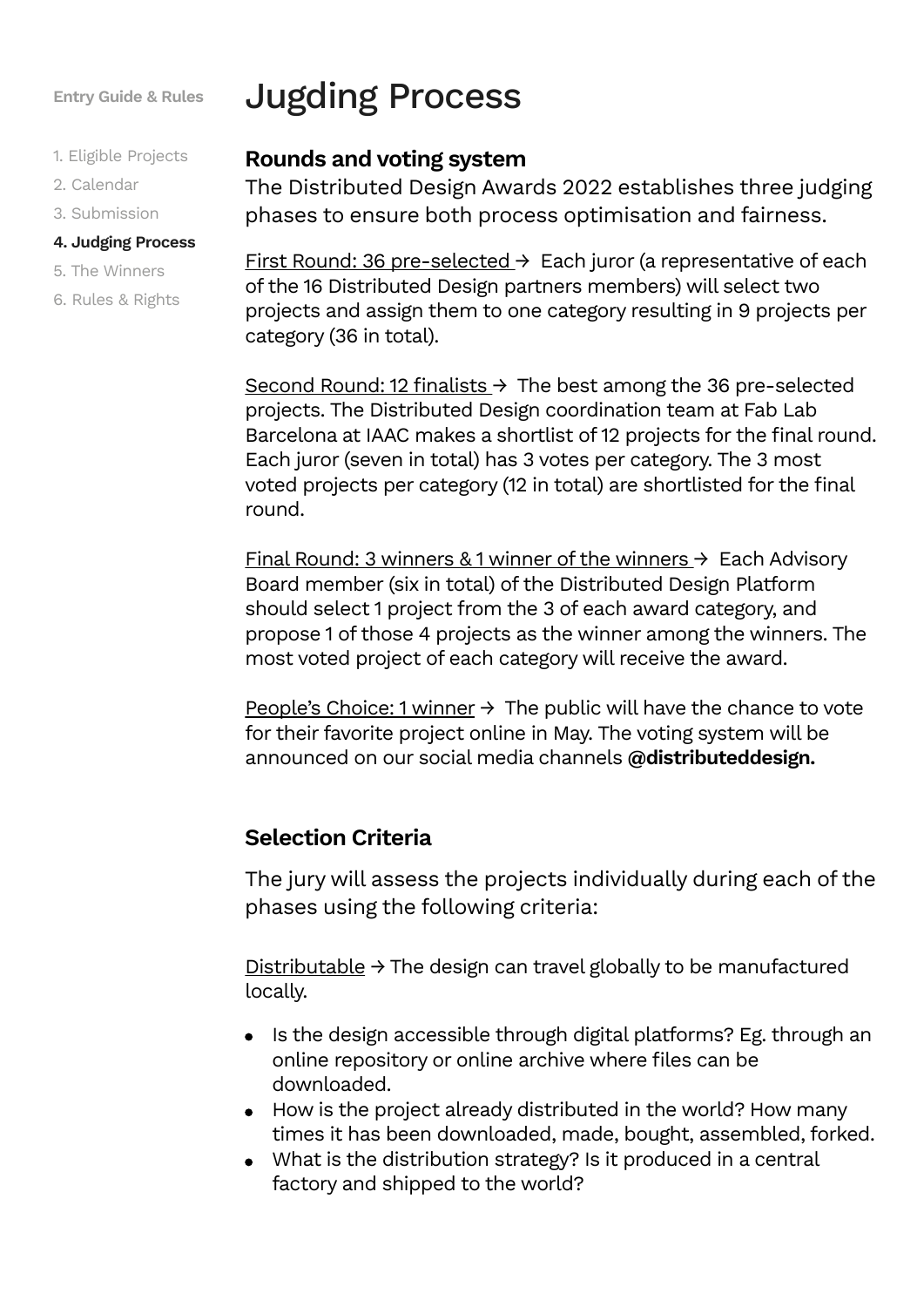- 1. Eligible Projects
- 2. Calendar
- 3. Submission
- **4. Judging Process**
- 5. The Winners
- 6. Rules & Rights

Nella · By Michela Gerbotto, Antonio Lagrotteria and Enrico Bassi

Reproducible  $\rightarrow$  The design takes local availability into account and is based on globally available materials and hardware.

- Does the product allow for customization?
- What is the strategy for supply chain and manufacture of the product? Is the production of the product close to its final consumption?

 $Valuable$  → The design creates value for people, companies, and/or society.

- Are there principles of circular economy in the product?
- Is it designed or developed by the use of extended intelligent tools?. E.g. machine learning or parametric design tools.
- What is the impact expected of the project? Is it trying to solve a specific issue?

Design Sensitive  $\rightarrow$  A sensitivity is brought to the aesthetics and application of the design.

- Does the designer consider an aesthetic dimension in the work?  $\bullet$
- Are materials, finishings and components chosen to ensure the design is pleasing to potential users?
- Does the design show innovation in terms of materiality, aesthetics or use?
- Does the designer consider the presentation of the project?

We promote diversity, equity and inclusion. Inviting everyone, with Europe based projects, independent of their origin, ethnicity, creed, culture, gender identification or religious background to join!

The Distributed Design Awards aims to ensure gender-equal participation and benefits. We will work to minimize gender disparities across all the awards stages.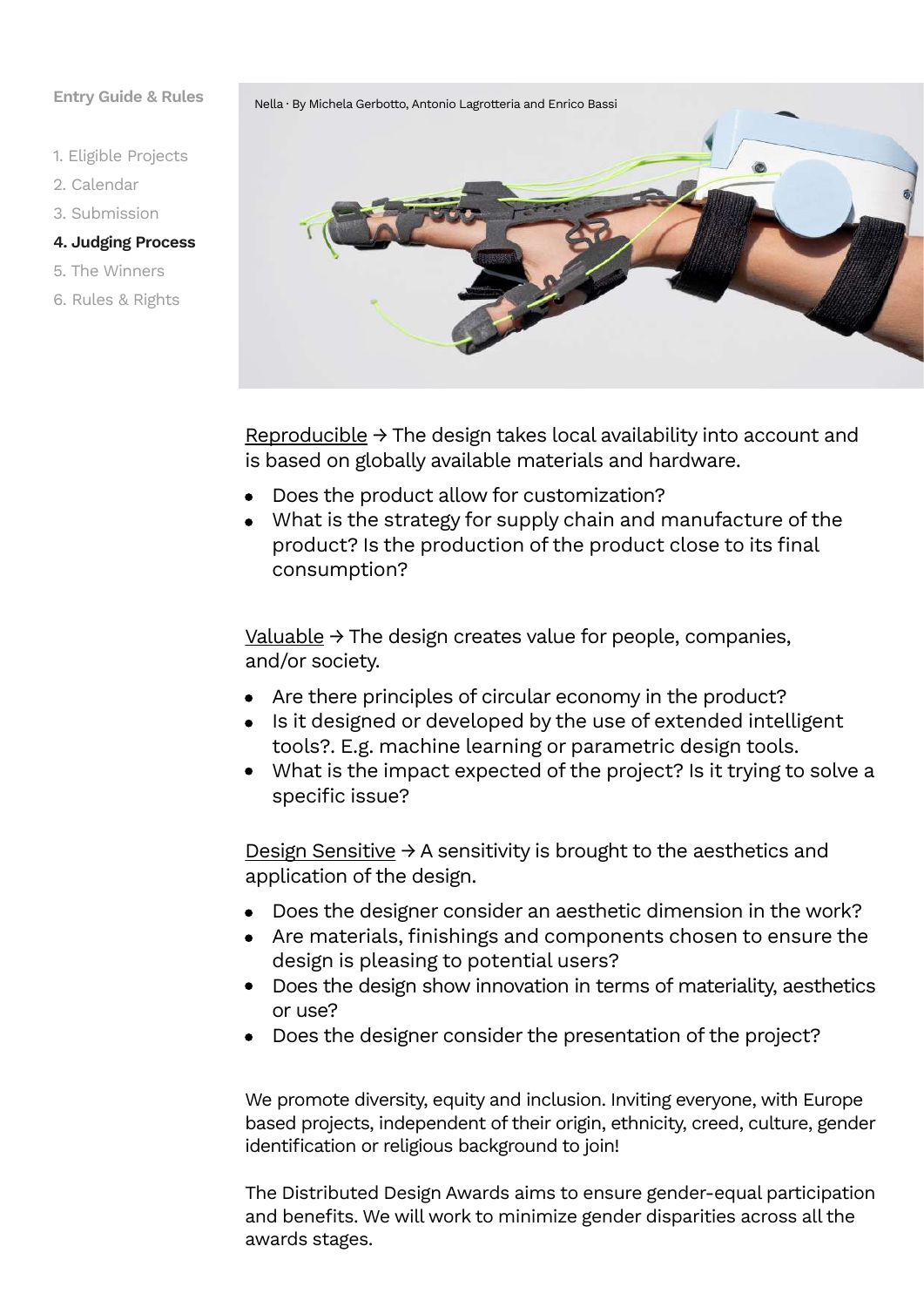#### **Entry Guide & Rules The Jury**

- 1. Eligible Projects
- 2. Calendar
- 3. Submission

#### **4. Judging Process**

- 5. The Winners
- 6. Rules & Rights

The jury is formed by professionals and distributed design experts on each assessing round. They will act and decide according to the evaluation criteria ensuring partiality and fairness.

The jury decision is final and will be kept secret until the official announcement of the finalists and winners projects.

Project Members  $\rightarrow$  16 cultural institutions representatives:



#### Project Coordinator →

Distributed Design Platform team members at Fab Lab Barcelona at IAAC with Paula Sánchez as project manager and Jessica Guy as programme coordinator.

Project Advisory Board  $\rightarrow$  6 international prestigious experts:



**Indy Johar**  Dark Matter Labs



**Daniel Charny** Fixperts



**Guillaume Charny-Brunet** Space10



**Nadya Peek HCDE** 



**Liza Chong**  The INDEX Project



**Primavera De Filippi** Berkman Klein Center, Harvard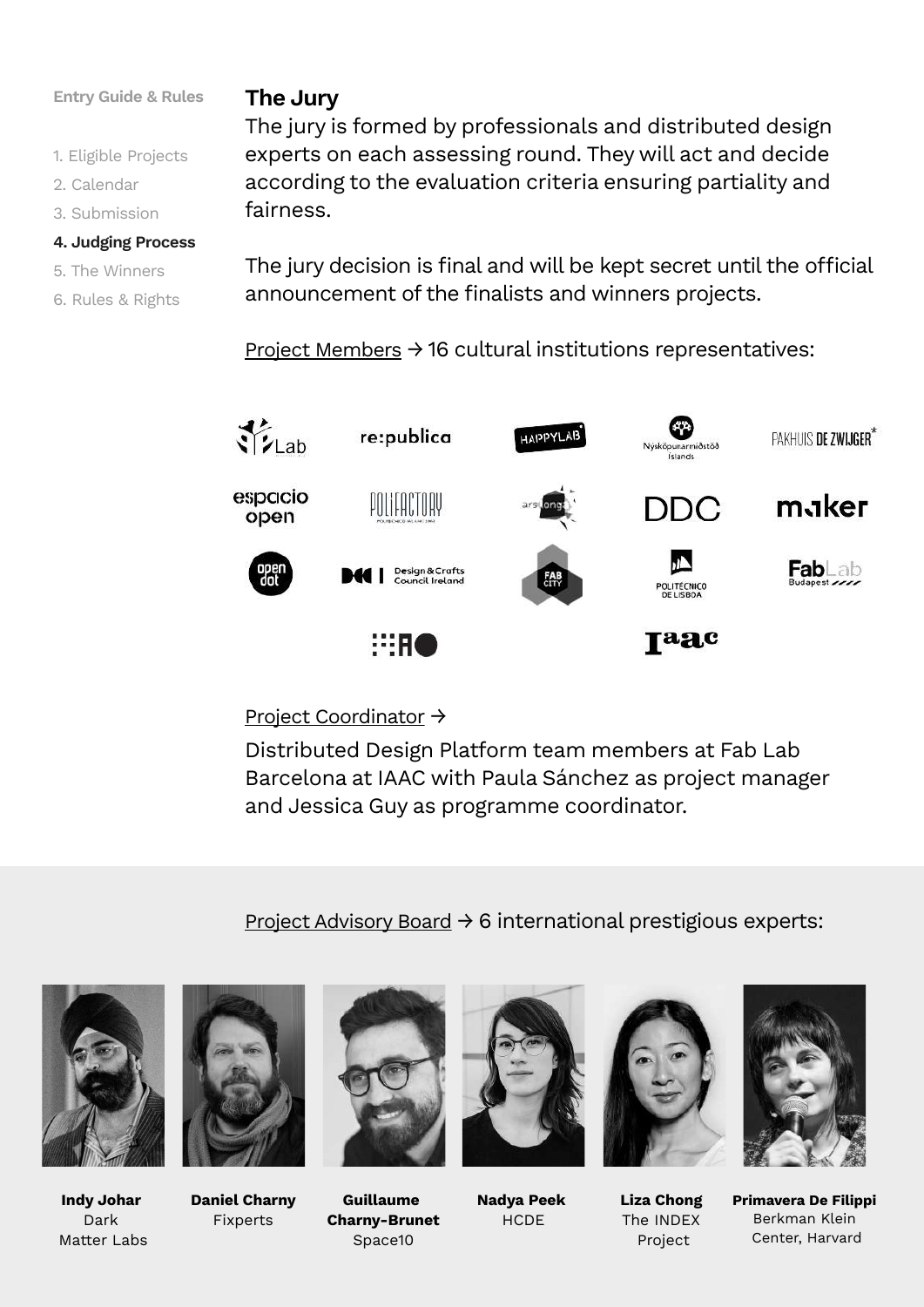- 1. Eligible Projects
- 2. Calendar
- 3. Submission
- 4. Judging Process

#### **5. The Winners**

6. Rules & Rights

## The Winners

#### **Categories**

The Distributed Design Awards fifth edition establishes four different award categories. Designers shouldn't address their application to any specific category. All projects will compete in each of the categories.

Future Thinking  $\rightarrow$  Design for a better future, considering social and cultural challenges and human wellbeing.

Responsible Design  $\rightarrow$  Design that engages circular design principles such as responsible materials. It draws on the capacity of local materials and or knowledge, including craft or specialist processes.

Adaptable & Open Design  $\rightarrow$  Design that is made open source, is transparent and/or allows for adaptation and/or customization.

People's Choice  $\rightarrow$  Design recognized by people and the distributed design network online. The most voted entry during May.

We will also choose the best among all the projects awarded and recognise it with the:

Project Excellence Award  $\rightarrow$  that should tackle the fourth principles of distributed design: Open, Ecosystemic, Sustainable and Supportive.

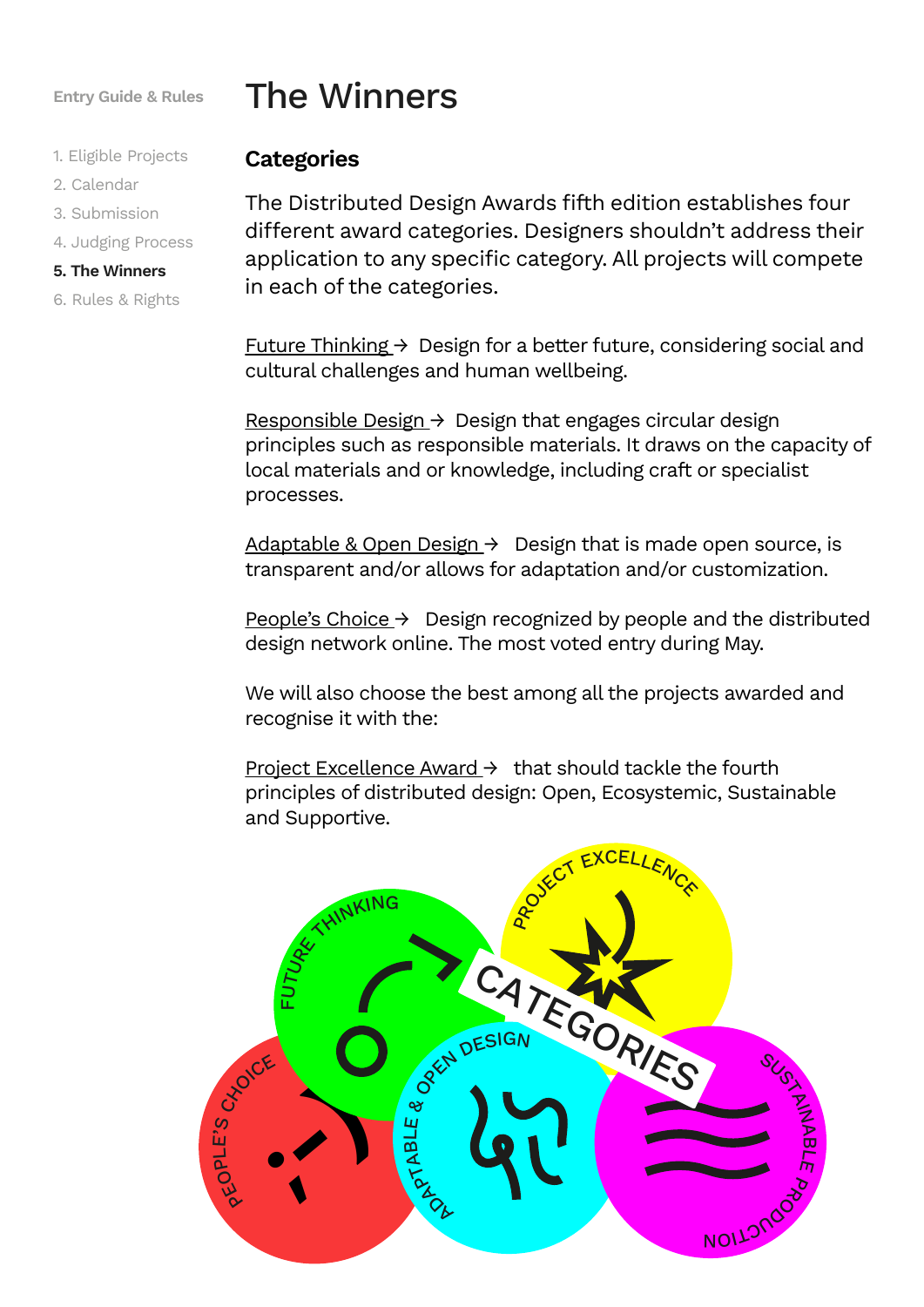#### **Prizes**

- 1. Eligible Projects
- 2. Calendar
- 3. Submission
- 4. Judging Process

#### **5. The Winners**

6. Rules & Rights

**The** Index **Project** 

Project Excellence winner → 2.000 € project funding + The Index Project mentorship, part of the Design to Improve Life Education methodology, the Compass, which helps entrepreneurs to develop better solutions.

## **Categories**

Future Thinking winner  $\rightarrow$  Other Today coaching sessions. Three tailored business coaching sessions helping you understand your systemic impact, create clear and meaningful goals and a roadmap to get there.

## EICHS ZYSTER

Responsible Design winner → The Kickstarter mentorship will deepen entrepreneurial knowledge and provide inspiration and guidance on how to access the markets.



Open & Adaptable Design winner → One Craftbot 3D Printer

**NEWikifactory** 

People's Choice winner → Free 1-year subscription plan to Wikifactory and \$250 euro discount in Marketplace.

*\*Designers awarded must submit a report in a Blog Post format on the insights and experiences gained from the prize received within one month after the prize is delivered.*